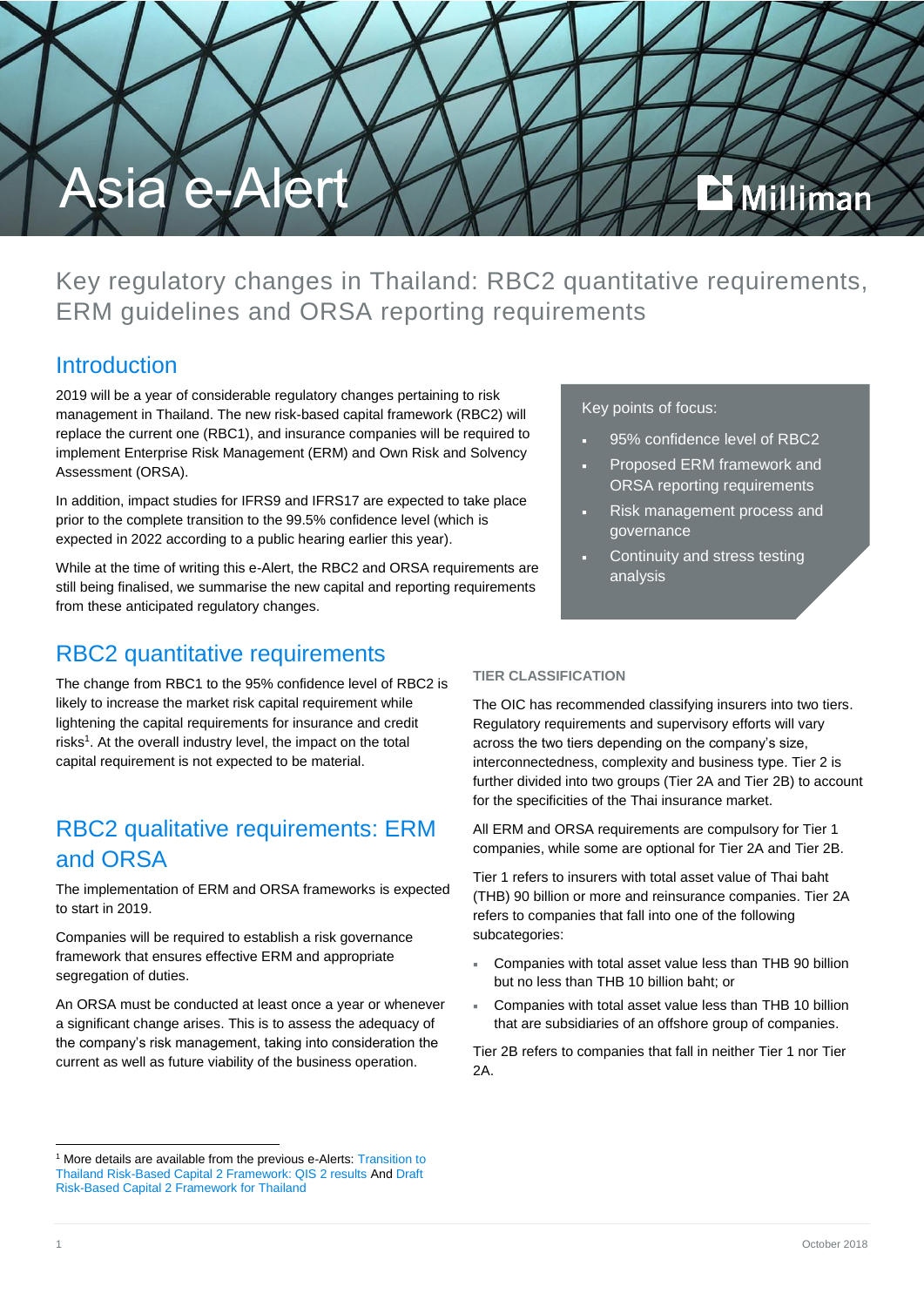As at Q2 2018, approximately half of life insurance companies in Thailand belong to Tier 1.

In the sections below, we summarise and discuss the key topics and requirements under the ERM and ORSA frameworks.

#### **RISK MANAGEMENT FRAMEWORK AND PROCESS**

The risk management framework is required to cover the key risks faced by the insurer across its activities and processes, with a feedback loop embedded within the ERM framework. A feedback loop is the process of assessing the effect of changes in risk leading to changes in risk management policy, tolerance limits and risk mitigating actions. The framework must incorporate a set of key risk indicators that allow the company to actively monitor the key risks underlying the business.

The risk governance framework adopted by the insurer should clearly separate risk taking activities from risk oversight and risk monitoring activities. A risk culture must be defined and developed within the organisation, where risk management is seen as part of the job of every employee.

The risk management system is required to include the following processes:

- Identification of risks and sources of risks that have a financial and non-financial impact on the company and a review of these risks at least annually or when risk factors have changed
- Defining methodology for risk assessment and risk prioritisation
- Responding to risk in accordance with the policies
- Controlling risks and monitoring evaluation
- Reporting on risk management and risk status

The risk management system should be aligned with the insurer's risk culture and embedded into the various business areas, supported by a suitable internal control system.

#### **RISK MANAGEMENT POLICY**

The risk management policy must be based on the business plan of the company and cover the time horizon that is consistent with the business plan. It must capture, at minimum, the following:

- The company's policy for managing the risks that the company currently faces
- Link between the risk management system, the corporate governance, and the corporate culture
- Relationship between pricing, product development, underwriting, and investment
- Risk reporting guidelines and the responsibilities of those involved in the risk management process
- Stress testing frequency and content
- Risk tolerance for each risk that is consistent with the company's risk appetite<sup>2</sup>
- Linkage between risk tolerance, regulatory capital, economic capital (if applicable), and risk monitoring process

The risk management policy is to be approved by the Board of Directors and must be reviewed at least annually or whenever changes in business strategies or other significant changes arise. The head of the risk management department is responsible for quarterly risk reporting to the company's Risk Management Committee (RMC), and the Office of Insurance Commission (OIC) reserves the right to review and audit the results at any time.

The key written policies must cover:

- Risk management
- Product design and development
- Pricing
	- **Underwriting**
	- Investment
	- Claims management
	- **Reinsurance**

Tier 1 and Tier 2A insurers must also maintain the following written policies:

- **Outsourcing**
- Capital management
- Asset-liability management

#### **RISK GOVERNANCE STRUCTURE**

An insurer is required to appoint a Board of Directors, senior management and RMC as responsible persons for its risk management framework.

The Board is responsible for reviewing and approving the risk management framework, policy, risk appetite, and the ORSA reports. The Board must also define the insurer's business strategy and ensure the company has sufficient capital to run its current and future business.

Senior management responsibilities include, but are not limited to, ensuring personnel are appropriately educated on roles and responsibilities defined by the risk management framework and

<sup>-</sup><sup>2</sup> Tier 2 companies are required to set risk tolerance limit for insurance risk, market risk, and credit risk. For Tier 2B market risk need not include asset-liability management risk.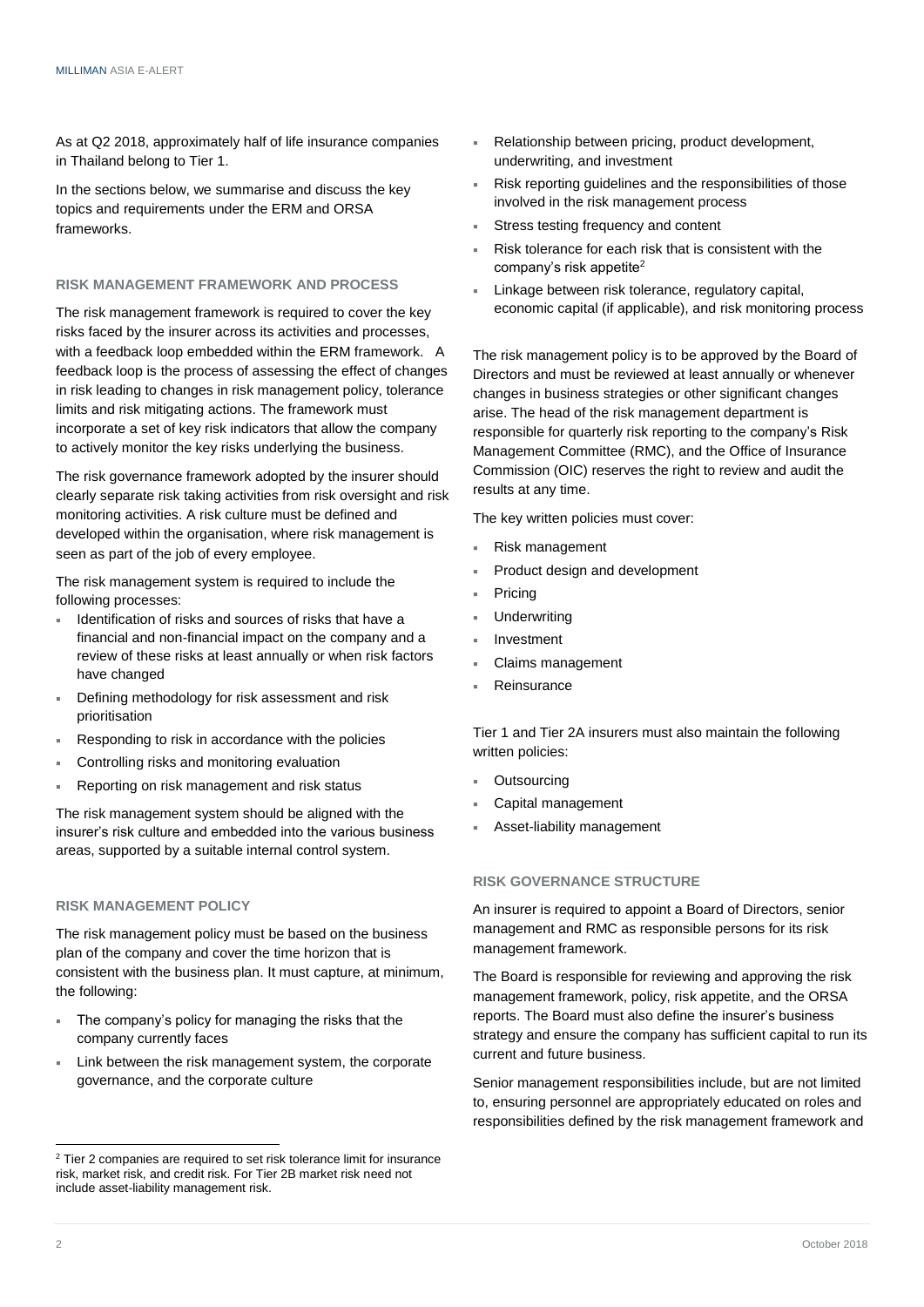policy, ensuring day-to-day operations are in line with the business strategy, risk management framework and policy, and ensuring the completeness and accuracy of the ORSA.

The RMC is required to be approved by the Board and to meet and report to the Board quarterly. The size of the committee should be commensurate with the size, type and complexity of business operations. The regulator has prescribed that the committee should have at least five members, at least one of whom is a Board member.

The RMC is responsible for setting the scope of the risk management framework and policy, ensuring the compliance of business operations to the framework. The committee is also responsible for overseeing the risk related activities of the company monitoring their management and recommending any improvements, including establishment of risk mitigation plans in stressed circumstances.

Subsidiaries of companies with offshore head or regional offices can have the offshore RMC perform the prescribed responsibilities subject to the OIC being satisfied that the regulations are being complied with.

In addition to the roles above, companies are required to establish risk management, compliance, actuarial and internal audit functions.

The risk management function's responsibilities include, but are not limited to, identifying, assessing and reporting key current and future risks including any changes in the company's risk profile, conducting regular stress testing and production of the company's ORSA for internal and regulatory submission.

Companies need to appoint a head of risk management, with the appropriate knowledge and expertise to fulfill the roles and responsibilities, in addition to presenting quarterly risk management results to the RMC and the management.

Amongst other responsibilities, the compliance function is responsible for promoting and sustaining an ethical corporate culture and ensuring key legal and regulatory requirements are met, taking corrective actions where required.

The actuarial function is responsible for evaluating and advising the company in areas that are vital to the solvency and profitability of the business, including solvency valuation (including insurance liabilities), asset liability management, product development and capital adequacy assessment. The function is also responsible for researching, developing, and validating internal models for actuarial and financial forecasts and for the ORSA purposes.

The internal control function must be free from undue influence by other functions and the Board. Its responsibilities include establishing a risk-based audit plan aligned with the insurer's risk culture. It is also responsible for evaluating the adequacy of the policy, processes, documentation, internal controls and management information, as well as being required to coordinate with external auditors and share key findings with other functions while assessing their effectiveness.

The aggregation and outsourcing of key functions is allowed, subject to the OIC's approval, but the internal audit function must be independent.

Companies are required to have a reliable information system that is appropriate for the size, profile, and the complexity of the business. The system must enable effective risk monitoring and control, ensuring effective and correct use of data. Risk management measures related to data and information system must also be put in place.

### **RISK AND CAPITAL MANAGEMENT**

An insurer is required to ensure that the calculation of regulatory capital requirements is sufficient and aligns with the risk profile of the company. Where the insurer considers and foresees that the regulatory capital requirement does not reflect the risk profile of the company, economic capital needs to be calculated. However, if an insurer considers the calculation of regulatory capital requirement to be adequate, reasons for not performing economic capital calculations need to be clearly documented.

As part of capital management, insurers are also required to:

- $=$  estimate available funds<sup>3</sup> that can be considered to meet capital requirements set out in the RBC framework;
- establish an internal Capital Adequacy Ratio (CAR) level which must exceed the capital adequacy ratio required by regulation;
- develop capital planning process consistent with its business plan time horizon<sup>4</sup>; and
- **develop a capital contingency plan<sup>5</sup> that covers its strategic** business direction and the changing business environment together with thresholds to act as triggers for corrective actions.

Stress and scenario testing is considered a key link between the company's risk appetite, business plan and capital management. This needs to be performed at least annually, covering major risks under the ERM and ORSA frameworks, including quantitative and qualitative risks. The testing should include stresses for macroeconomic, financial crisis, pandemic, catastrophe, reverse stress testing and other self-selected scenarios.

A management action plan in response to the business continuity analysis and plan must be established. Management

-

<sup>&</sup>lt;sup>3</sup> Tier 1 companies must ensure economic capital requirement are also covered

<sup>4</sup> Optional for Tier 2B companies

<sup>5</sup> Not required for Tier 2B companies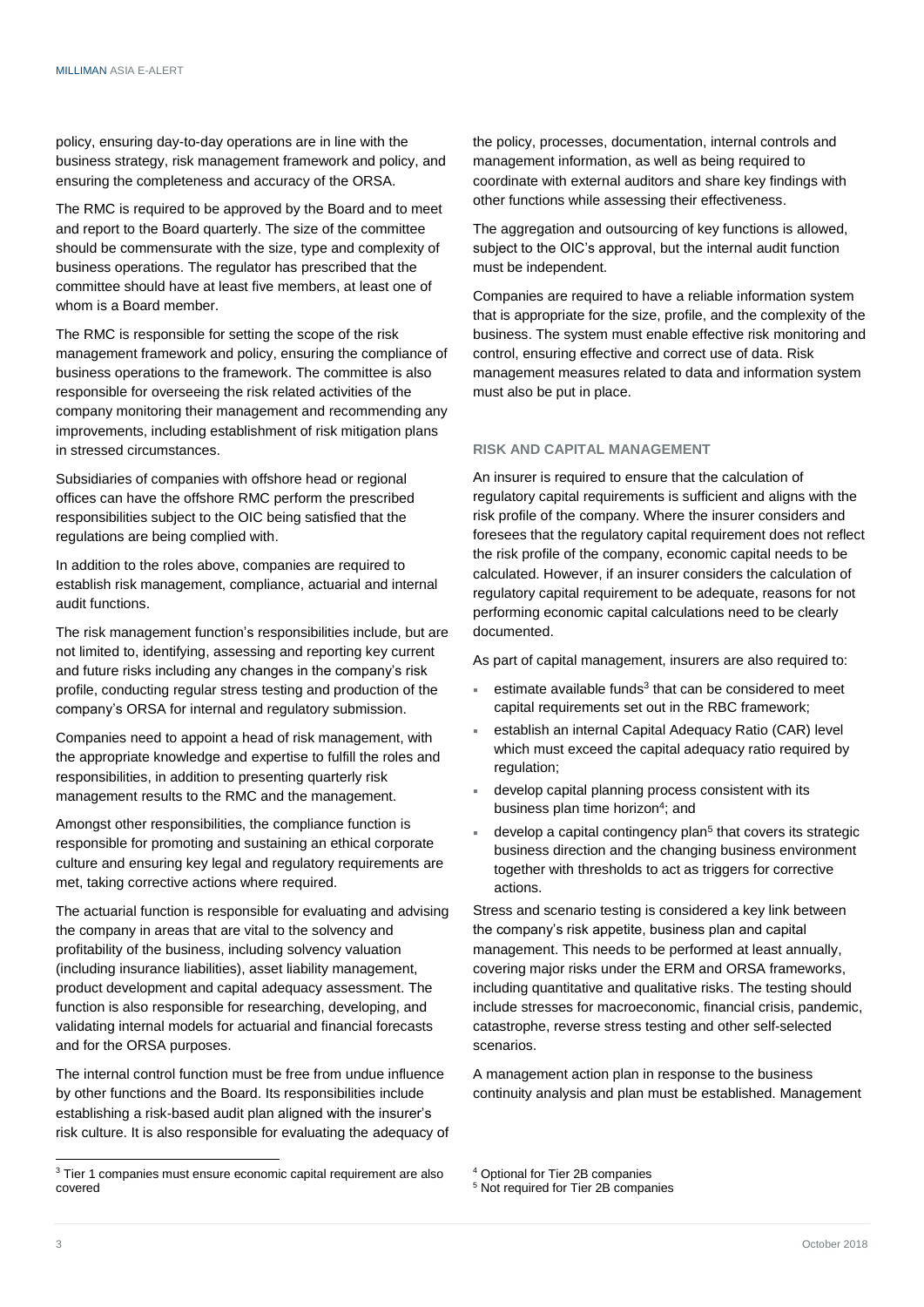actions should consider economic capital, regulatory capital requirements and financial resources.

If under stress and scenario testing, the CAR falls below defined thresholds, the company is required to report details of the relevant stress being tested, together with a management action plan.

In the event that the OIC foresees any risks that may affect the revenue, capital, reputation, or financial viability of the business, it may require additional stress tests on an ad hoc basis.

#### **RISK APPETITE AND TOLERANCE**

Insurers should develop a risk appetite framework, approved by the Board, with consideration to its risk exposures (those it is willing to accept and unwilling to accept), business plan and stress test results. A risk tolerance statement setting out overall quantitative and qualitative risk tolerance levels and defined limits should be established. An insurer's risk appetite needs to take into account its tolerance towards identified risks and any proposed activity that would breach the Board-approved risk appetite will be subject to further review and Board approval.

#### **RISK REPORTING**

A risk register must be put in place. Key risks and indicators must be reported to the management and the risk committee on a regular basis and at least quarterly.

Risks must be monitored in such a way that risks are maintained within risk appetite. The effectiveness of the risk control must be reported to the Board and to management on a regular basis.

Companies must establish a system for reporting risk management information and risk status by type of risk and the documentation thereof must be made available for OIC's inspection at all times. The risk reporting requirements include

 Summary of risk status - the results of the risk management process that has been reviewed by the RMC and presented to the Board at least quarterly

- Summary of the results of the annual internal audit that has been reviewed by the Audit Committee or the Board
- Minutes of the Board meetings covering the reporting of the risk management results at least annually or when an event that may have a significant impact on the financial status of the company occurs

#### **ORSA**

The ORSA is required to be produced annually and approved by the Board. Within the ORSA, both the current and projected future solvency positions should be analysed using a time horizon and date that is in line with the business plan.

The key purpose of the ORSA is to provide timely information to management and for decision making purposes and the regulator has provided guidance on sections of the ORSA reporting. These include, but are not limited to, ERM and ORSA frameworks and processes, risk management policy, link between risk, strategy and capital, capital requirements and capital management, stress testing and risk appetite.

Companies are also required to assess the accuracy of the ORSA and ERM frameworks, and, for this purpose, the ORSA report should cover:

- Comparison of actual experience to projection from prior year
- Comment on the appropriateness of the current projection assumptions compared to past actual experience
- Comment on management actions taken in previous periods
- Summary outcome of internal or external independent review of ORSA
- Analysis of changes made on the ORSA during the year and analysis of the impact of changes
- Limitations and reliances

Following approval from the Board, the ORSA report is required to be submitted to the OIC.

# **Conclusion**

Focused investment to develop ERM and ORSA processes will help build a risk management framework that creates measurable value while making ERM much more effective at responding to a rapidly changing risk environment. There is increasing recognition of the value that can be added by strong risk management frameworks, integrated into strategy and business planning, which provide insights into decision making. A strong risk management function enables a company to take strategic and operational risks more consciously and consider the risk/reward trade-off during early stages of initiatives to ensure sustainable value growth and protection for its shareholders and policyholders.